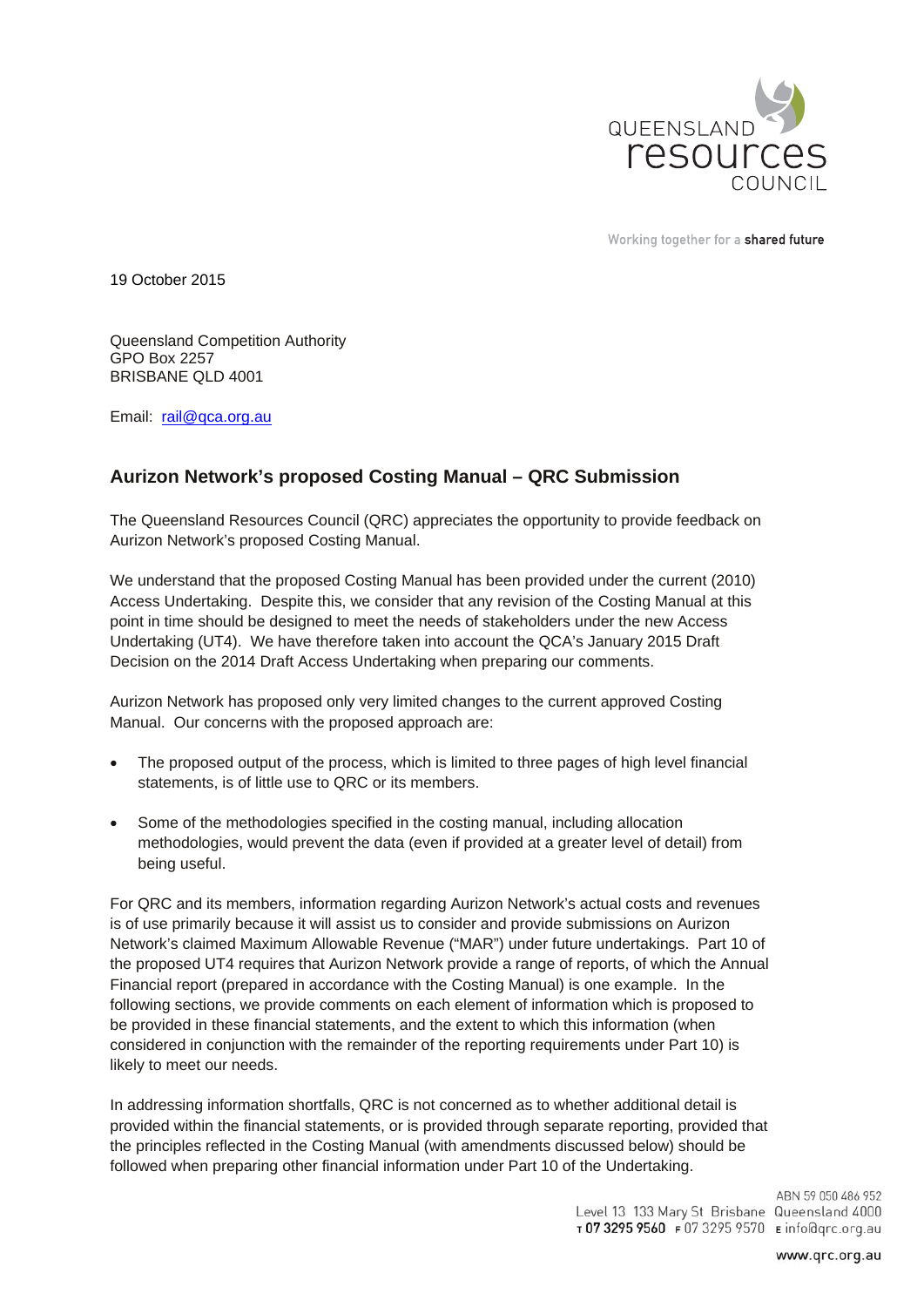#### **REVENUES:**

Purpose of information: Information on Aurizon Network's revenues is useful for a range of purposes. Information which assists stakeholders to understand the extent and nature of revenue being earned by Aurizon Network beyond the regulated access charges is particularly important. Examples of how this information may be useful include:

- Disclosure of significant 'non-coal' revenue would indicate that certain Aurizon Network costs should be notionally allocated to 'non-coal', reducing the MAR which is recoverable from coal customers under future undertakings.
- Significant amounts of unregulated revenue earned from coal customers is also relevant to cost allocations (such as overheads) and may also be relevant to the consideration of whether the ability of Aurizon Network to levy these unregulated charges can undermine the effectiveness of the undertaking.

Disclosure under UT4: The level of detail proposed under the pro-forma financial statements is inadequate, and there is no additional reporting proposed under UT4. We would suggest that greater detail is required in regard to revenue items beyond regulated access charges, including a separate breakdown for each material additional charge. In the FY2013 financial statements, Aurizon Network reported over \$40 million of revenue in the category "Other".

### **EXPENSES (OPERATING COSTS):**

Purpose of information: When considering Aurizon Network's claimed costs within the MAR for future undertakings, we would expect that QCA and stakeholders will have regard to a range of information, including:

- The actual or approved costs of similar entities (benchmarking).
- Aurizon Network's actual costs.
- Efficient costs estimated through a 'shadow benchmark' approach, in which the efficient cost of activities is directly calculated, rather than derived from the costs of existing operations which may or may not be efficient.

QRC understands that Aurizon Network's actual costs are not necessarily a reliable indicator of efficient costs, however, actual costs are inevitably considered during the assessment process. From QRC's perspective, any evidence that actual costs are below claimed UT5 costs would raise concerns regarding whether the claimed cost is efficient, and we would seek an explanation for the claimed increase.

Disclosure under UT4: The proposed financial statements provide only very high level information regarding Aurizon Network's expenses. This is partially addressed through the proposed Annual Maintenance Cost Report (10.1.3 of the proposed UT4). What is lacking is a similar report for operating expenses including corporate overheads. Such a report (or additional detail within the financial statements) should be prepared and presented on a basis which aligns with the methodologies accepted by the QCA when approving these elements of the MAR under UT4. Therefore:

Line items/expense elements should be presented in the same categories, and at the lowest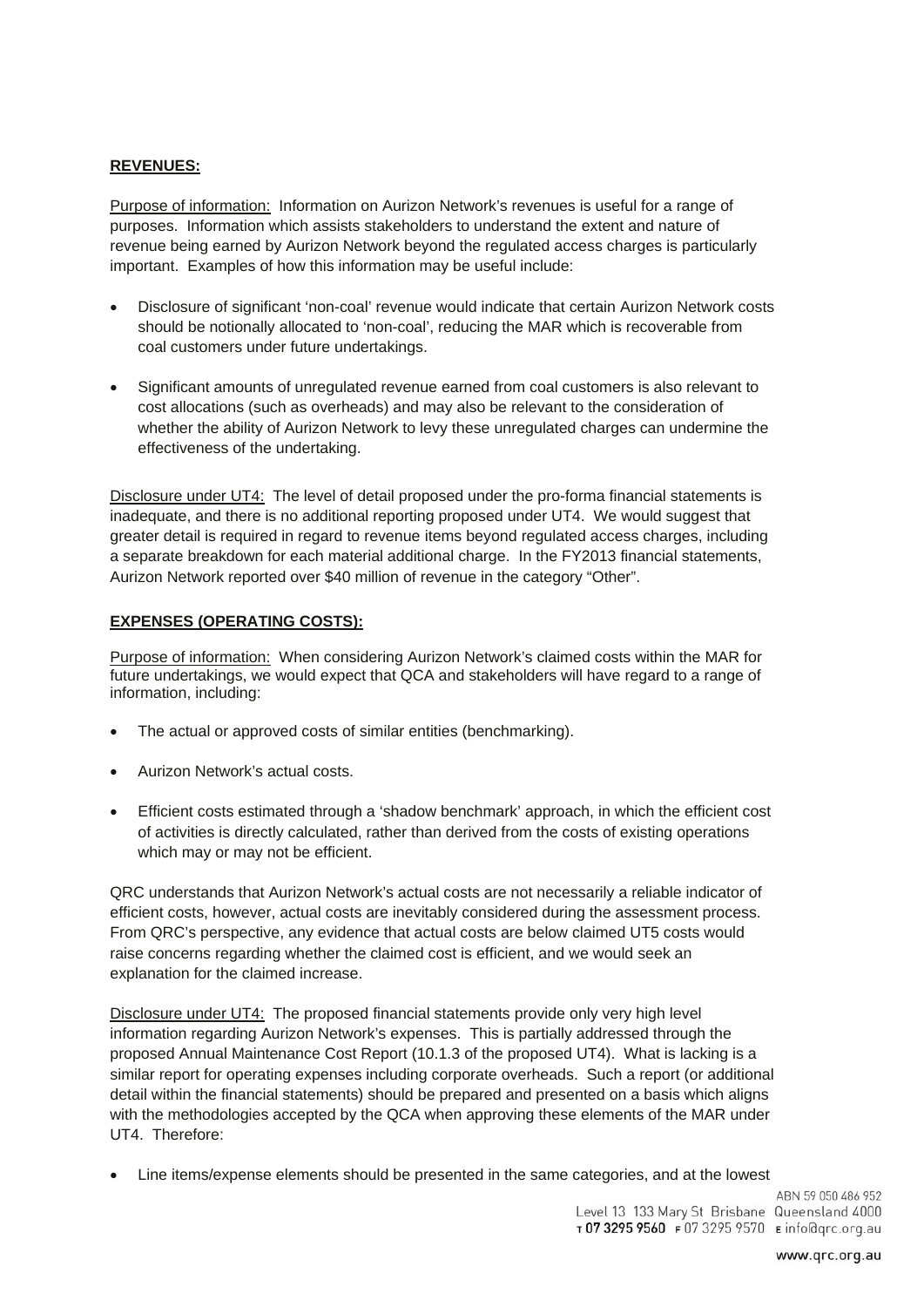level of detail, for which costs were determined under the final UT4 decision.

- Actual costs should be reported against the comparable MAR allowance, and variances shown.
- All data should be presented separately for each coal system.
- Where actual costs require allocation, the allocation methodology used in the preparation of reports should align with the allocation methodology adopted by the QCA in determining the MAR, rather than allocating on a 'reasonable basis' as proposed under 3.2(c)(ii) and (iii) of the Costing Manual. This would apply to costs allocated from other group entities (such as corporate overheads), and allocations within Aurizon Network (for example, allocations between regulated below rail services and other functions).
- If allocation percentages have varied from those used in the final UT4 decision (for example, a percentage based on the Aurizon Network share of employee numbers has been updated), then the updated and original allocator should be displayed so that changes in underlying costs can be distinguished from changes in allocation percentages.
- Intercompany transfers of costs should be included in Aurizon Network's actual costs only to the extent that the transfer is consistent with the UT4 decision.
- Actual costs should not be replaced by efficient costs in the reports as Aurizon Network proposes in the revised Costing Manual  $(3.2(b), 4.1(b)(ii))$ . To the extent that actual costs are higher or lower than efficient costs (as determined by the QCA under each new undertaking), this should be reported. Higher actual costs may indicate an area in which Aurizon Network could improve, or could indicate that efficient costs have been underestimated. Lower actual costs may indicate that efficient costs have been overestimated. In either case, actual costs, including actual costs allocated based on an approved methodology, should be reported. Reporting efficient costs in place of actual costs would provide no useful information, as efficient costs (as approved by the QCA) are already available in the documents which lead to the approval of each undertaking.

#### **DEPRECIATION AND AMORTISATION:**

Information on depreciation and amortisation provided in the Statement of Earnings Before Interest and Tax, and the Statement of Assets, is of little use to QRC or its members. Our understanding is that the assets referenced in these statements may not align with the assets in the RAB, and that depreciation rates used may not align with those used for regulatory purposes. Also, the information is not presented for each Coal System. We expect that the information provided in the Annual Regulatory Asset Base Roll-Forward Report (10.1.6 of the draft undertaking) will provide more useful information.

## **TRANSPARENCY:**

QRC seeks transparency of the calculation of approved tariffs, and an ability to compare actual costs with the approved allowances on a like to like basis. We refer to Section 5.2 of the QCA's recent draft decision on Queensland Rail, which states that "access holders are entitled to transparency regarding the calculation of tariffs" and which supports reporting of actual costs against the forecasts which were used to derive tariffs.

> ABN 59 050 486 952 Level 13 133 Mary St Brisbane Queensland 4000 T0732959560 F0732959570 Einfo@qrc.org.au